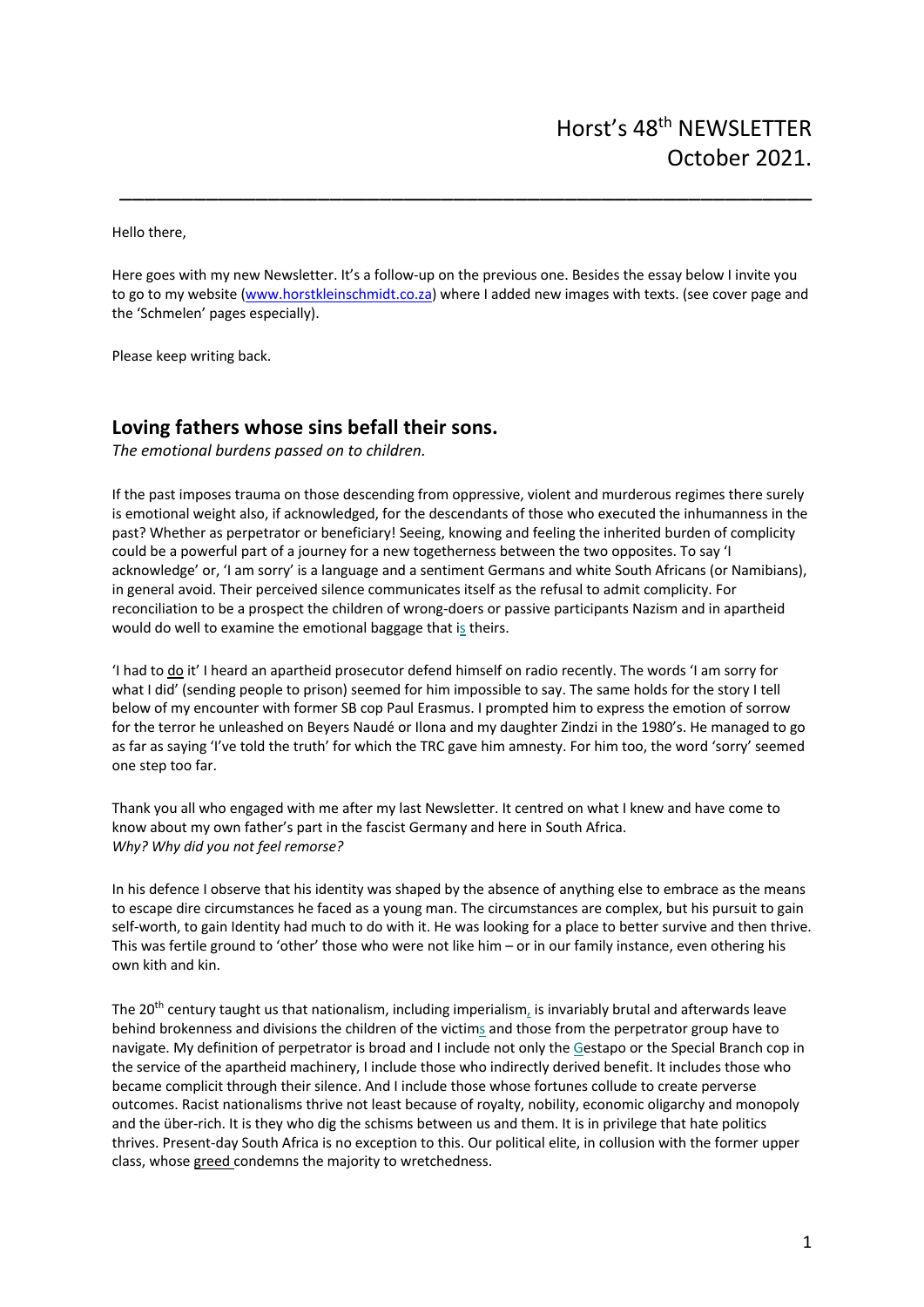"The injustice of inequality is not that one lives in a shack, but that the shack sits in the shadow of a palace" writes Wahbie Long in his book *Nation on the Couch – Inside South Africa's Mind* (2021), borrowing from the sentiment first articulated by Karl Marx.

What some of you wrote to me after my last Newsletter made me jump to my father's defence. His morality and ethics were not that different from my own – or that of my friends. He was kind – and though patronising, he was not any worse than those who bathed in the privileges apartheid brought. I never saw him act violently toward the people he 'othered'. But, but, but … twice in his lifetime he unwaveringly supported authoritarian regimes – and they did the violence – in a way – on his behalf.

## *Why do I keep asking him? Why can I not leave this past behind me?*

*And … I am not doing this 'to keep beating myself up'. I was fortunate to have broken with the perpetrator class at an early age; I lived and live for the full meaning of egalité. Whether successfully or not I helped break the wall, the barrier of white silence.*

*I seek to confront this: The beneficiaries of class and racial power, ordinary white South Africans, need to know the trauma that apartheid left us all with and then find words that give meaning to a conversation yet to be had. The offer of reconciliation and forgiveness by Nelson Mandela and Desmond Tutu does not absolve us. De Klerk said nothing that bridges the divide. Kader and Louise Asmal co-authored a book in 1996 called 'Reconciliation through Truth'. It justifies a re-read in the present time when the Black Lives Matter/Rhodesmust-fall calls ring again. They demand an engagement – part of which I seek to construct through these lines. When the Schmelen-Kleinschmidt-Bam-Uirab-Rautanen clan met in 2014 and again in 2016 there was an elephant in the room: Those wronged in the past spoke of their loss and pain. They spoke as ordinary South African and Namibian citizens. In our own family Truth and Reconciliation gathering a vital question was: what would we, from the former other side of the fence, say? Had we the words to express shame or remorse or sorrow even if we opposed apartheid but still derived untold benefit from it?*

Even now – my father died fifty years ago - I thunder at him, pounding my fists on his chest shouting: 'how could you have thought that …. why could you not see and admit the error of what you supported? Grandpa Jatow (on my mother's side) called his association with Nazism "a monumental mistake" and resorted to silence after six years in South African internment camps. His son, my uncle, Hermann (Männe) called it 'the shit that robbed him of his youth'. Being trained as a pilot in the Luftwaffe, he flew the first sorties into the USSR in June 1941. He was promptly shot down and spent until the end of the war in a POW camp – Siberia, I heard him say. After the war they walked home enduring the indignity of shame, spat at by Russian, Ukrainian, Polish villagers to a Hamburg in ruins. Dad, you spent the war years, not interned, selling British Lever Brothers products from Swakopmund. You were not interned; were not a POW. Is there something more I should need to know? Why did you not regret? Was it pride? Would it have cost you your fought-for identity? Was our 'playing white' when we have Nama blood relatives contingent on being 150% behind the Aryan or white cause? Did you fear us being re-classified from 'white' to 'coloured'?

My pursuit is not to 'prove' that you had an evil heart. Instead I want to understand how people like you – today - who see or perceive themselves to be driven downhill politically or economically, are tempted to 'other'. Ultimately I think it destroyed you, in an alternation of negativity and nostalgia rooted in defeat, both personal and your *'Weltanschauung'/ worldview*.

The comparison may irk some but listen to the countless calls on radio talk shows by people who feel our 27 year-old democracy has not delivered what it promised. They feel cheated, alienated, marginal and are poor. Like my father they point their collective finger at the affluent elite 'up there' in in Pretoria or Bishopscourt or Stellenbosch flaunting their riches and power over the political establishment. My unemployed father – ten years after WWI - pointed his finger at a rich cabal in Berlin. The Weimar Republic was a sham his mentors told him. Similarly today, SA's status as the most unequal country globally has the potential to galvanise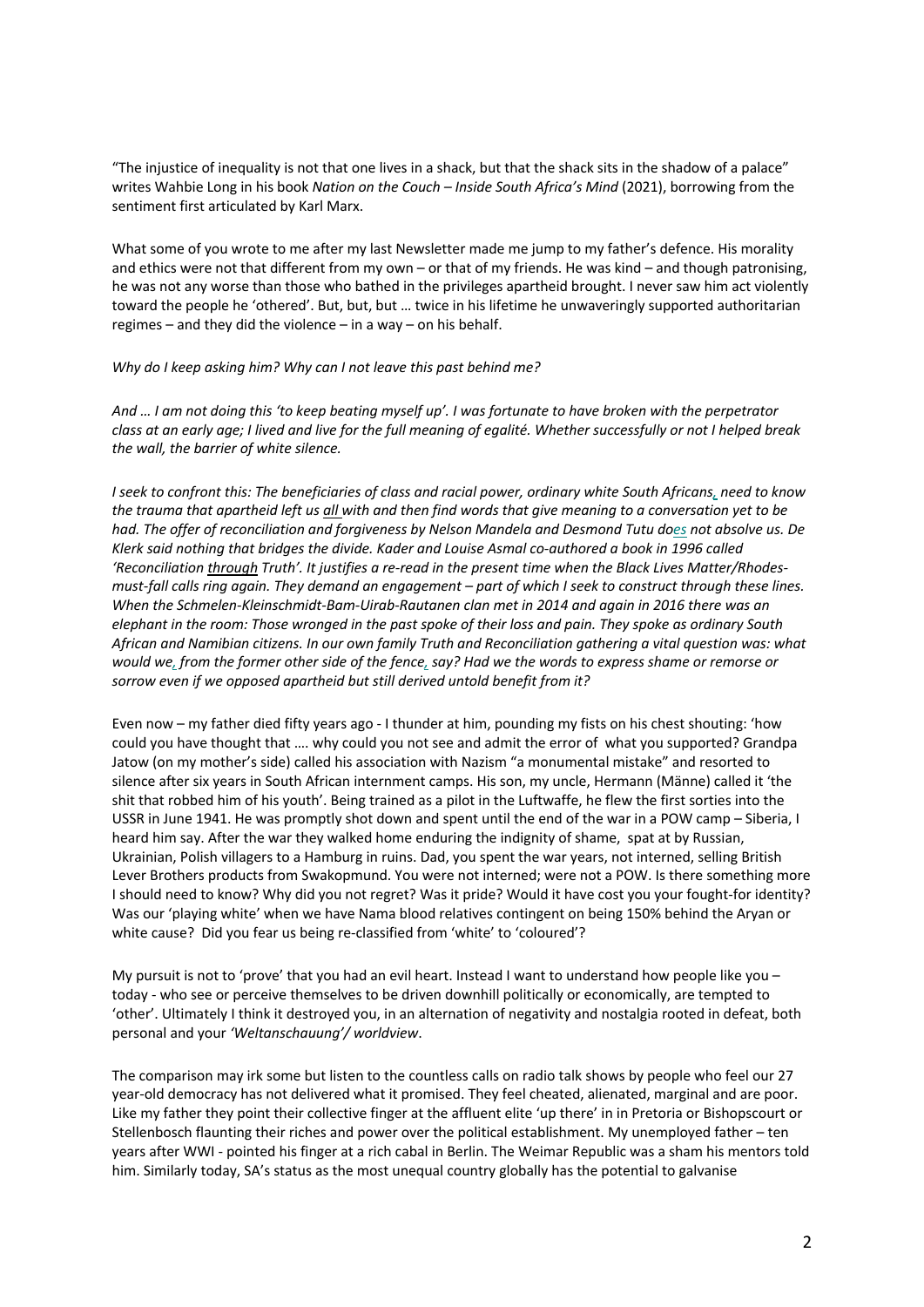nationalism parading as socialism. EFF demagogues may well be a political veneer also born out of poverty, inequality and unemployment. Hate speech is already their stock in trade.

*The lesson I draw from this: Unless the rich and powerful yield of that which they have we are handing the disaffected majority in South Africa to hateful nationalists only because we left the centre-left space empty, while the sum of our political parties crowd out efforts to please the centre-right (speak unfettered capitalism). The reason this has not come to pass yet is because the ANC can still rely on the poor to vote for them. But their gamble is close to expiring.*

## **Paul Erasmus: The former apartheid cop who got amnesty from the TRC.**

On 14 July 2021 Paul Erasmus died; not of Covid. He was 65. He got amnesty for 500 acts of terror and torture by the TRC in 199x. His name is associated with the SB (Special Branch), Soweto 1976, Vlakplaas, Koevoet and Stratcom.

I called him in February 2021. Mark Kaplan, a friend with whom I am making a documentary film on Beyers Naudé, had saved his phone number since the TRC days when he first interviewed him. Now at the end of his life, would he confront his ghosts and finally admit to more? I rang the number. "Is that Paul Erasmus? My name is Horst Kleinschmidt." His instant reply, "oh the man from 65a 5<sup>th</sup> Avenue, Melville, Johannesburg". Indeed I lived there from 1974 to 1976 after which I fled to neighbouring Botswana. He agreed to be interviewed at his comfortable small-holding outside George in the Eastern Cape.

For the next four hours I tried to get more from him. Why, as opposed to nearly all others, did he spill *some* of the beans about apartheid's most notorious and violent repression machineries? Besides telling some of 'the Truth' and getting more Reconciliation than was his due – brought about by a conversion to Christianity – could he say sorry to the Naudé children or indeed to my former wife and our daughter Zindzi? As it turned out – even when we went back for a second visit and another four-hour long interview – saying 'sorry' was one step too far. For telling the truth, Winnie Mandela forgave him. He had been part of the dirty tricks campaign to implicate her in the murder of Stompie Sepei. Amnesty, forgiveness and bits of the truth does not yet amount to saying 'sorry' to someone.

He admitted that he used to get pleasure out of hurting other people emboldened by being given the license to do so by his superiors and mentors, FW de Klerk etc. He says it suited his predisposition. "From your brown VW beetle you saw Ilona and my daughter enter and leave at 65a, on more nights than you can count, you knew how vulnerable they were, especially after I had to leave in April 1976. Was there nothing in you that said stop painting slogans on the garden walls, pouring paint over the roof of the car?" No, he was on a mission: "We wanted to chase all the lefty whites out of the country; just like we achieved with Dr (sic) Kleinschmidt. It was the white left that made Blacks rebellious and if we were rid of them South Africa would be at peace". The racism of his ilk was that Blacks could not think for themselves – they needed white mentors. The big prize would be to get Beyers to leave, or to kill him. "Beyers was number two on my list of fifteen people to get rid of … but we were told not to leave any evidence … that opportunity never quite came".

It was deeply unsettling to sit for hours in the home of this man, with his son Dylan and his wife Gretchen constantly at his side taking in every word. "Oh we have firearms here – unlicensed – (why?) – because my former colleagues have still not forgiven me for spilling the beans". "I will not go down without a fight" I hear him say. The more I listen to him the more I dislike the man. Since seeing him I ask myself, do I feel revenge, does he conjure up hate in me, do I think he should suffer more than he patently already does? This tragic trio, one clinging on to the other in a seemingly lonely psycho-drama who have no sense of belonging, no destination worth going to – just reassuring each other, ad infinitum led by Paul himself. He needs them and has made them need him. Dylan refuses to be interviewed. Gretchen might one day, but she was not there when it happened, is still a newcomer to the father-son embrace. I don't wish them ill – but despite them nearly begging for acceptance, even for support, I cannot give them that. I cannot do what Winnie Mandela and her daughters did - embrace him and - it would seem - forgiving him. Paul is smart and articulate – we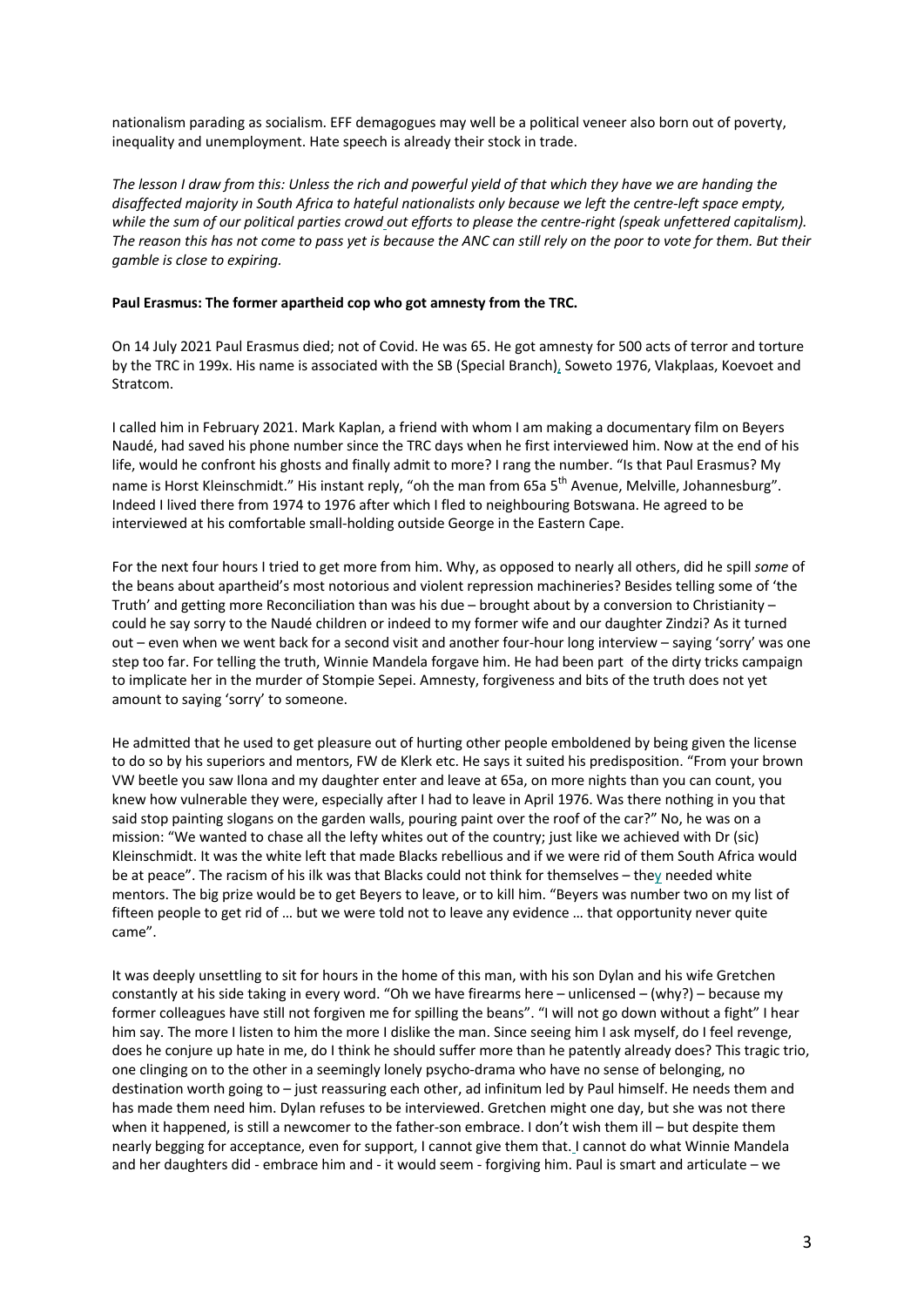even share a funny clip on WhatsApp but I'm glad when our second interview is over and we are back on the road to Cape Town.

Paul tells us that as much time as he spent outside 65a, he also spent outside of "26 Hoylake Road, Greenside", the home of Ilse and Beyers Naudé, the place where Beyers endured nearly eight years of his banning order. What did you expect to happen in the night, I ask? We had instructions, stupid as they seem today, to see if communists visited these homes or if they went off to report to communists somewhere. "After Braam Fischer of the Communist Party died we were convinced that Beyers Naudé took over the SACP". He accepts today that this was far-fetched and showed up the poor levels of knowledge or analyses.

"One night we stood outside Beyers' house. As usual we had a flagon of Lieberstein – cheap, sweetish white wine in a gallon jar – and we were bored, especially when the flagon was empty. So we syphoned petrol from the tank of our car into the flagon and put a wick into the opening. We threw this Molotov cocktail at the back window of Beyers's Peugeot 404, or was it a 504 – and he rattled down the registration plate number standing in the drive-way. When our bomb exploded and with it the car, we imagined Beyers coming out *(correct??)* and in the mayhem we would shoot him and disappear. The next day we would spread news that this was internecine warfare between different ANC factions. This seemed pretty primitive I venture to say. Well, alcohol and dare-devil was our modus and I was pretty good at it, including writing the press releases the liberal press would pick not knowing they came from us. As it turned out the flagon did not break, nor did the back window of the car, but exploded in the garden after rolling off the back of the car. No mayhem and they scrammed.

Why did you not kill Beyers? - He explains that the Beyers case had to be treated with sensitivity. What he does not know is that the files from the Security Branch, which are now accessible, reveal that Beyers had two formidable factors on his side. Within the Afrikaner establishment, including his Dutch Reformed Church, he continued to enjoy important support. And the support Beyers enjoyed in Western Europe was such that the SA Foreign Affairs Department kept advising that any adversarial action against Naudé would have a negative effect on their lobbying politicians in Europe they hoped would support apartheid. This was most valuable strategic support, but something Beyers could only have guessed at the time.

You followed Beyers when he left home, notably on late Friday afternoons. (Beyers' banning order was not house arrest and he was not confined to his home at night). "Yes, and we knew that he knew he was being followed. He was on his usual Friday night visit to the Westcliff home of Ernst and Petra Kahle – we raided their place on occasion – but on his way Beyers would stop at different places to enter shops or supermarkets. We'd follow him but this was tedious and we went back to our car to wait for him to emerge". I say: Beyers would look as though he went shopping, maybe for a bottle of wine to take to his hosts, but at an appointed time he would stand at a cluster (every week at a different cluster) of phone call boxes awaiting my call from different - call boxes in London. We'd exchange information in coded language. "Even when we found out that this was going on we could never tap the wires because we did not know which call box he would be heading for". Beyers had, long before, walked the streets of Braamfontein, Hillbrow and the City to take down all callbox numbers and write a time and a date against each one. This was one of the ways in which we got messages into and out of the country. Beyers' SB files reveal no interception of the calls despite suspecting him of intense communication with the ANC abroad. The communication endured for a decade, until it was no longer needed in 1990.

I ask Erasmus if they ever intercepted written communication? Oh yes he says. From upstairs in his home he produces what he called the stolen log book of intercepted letters the SBs kept. He shows me entries of letters intercepted: from me, astonishingly, to my daughter and Ilona, steamed open, re-sealed and categorised into non-intelligence and thus for onward transmission or intelligence "in which case it would go upstairs for analysis". He can't remember if anything ever went 'upstairs'. The entries in his log book reveal nothing. In fact the regular mail between Ilona and myself that he intercepted dealt with divorce matters we were communicating about.

I ask him if he knows about micro-film and tell him that we never communicated through the post. Had he ever seen the micro-film images that served our communication? I showed him an actual micro-film strip